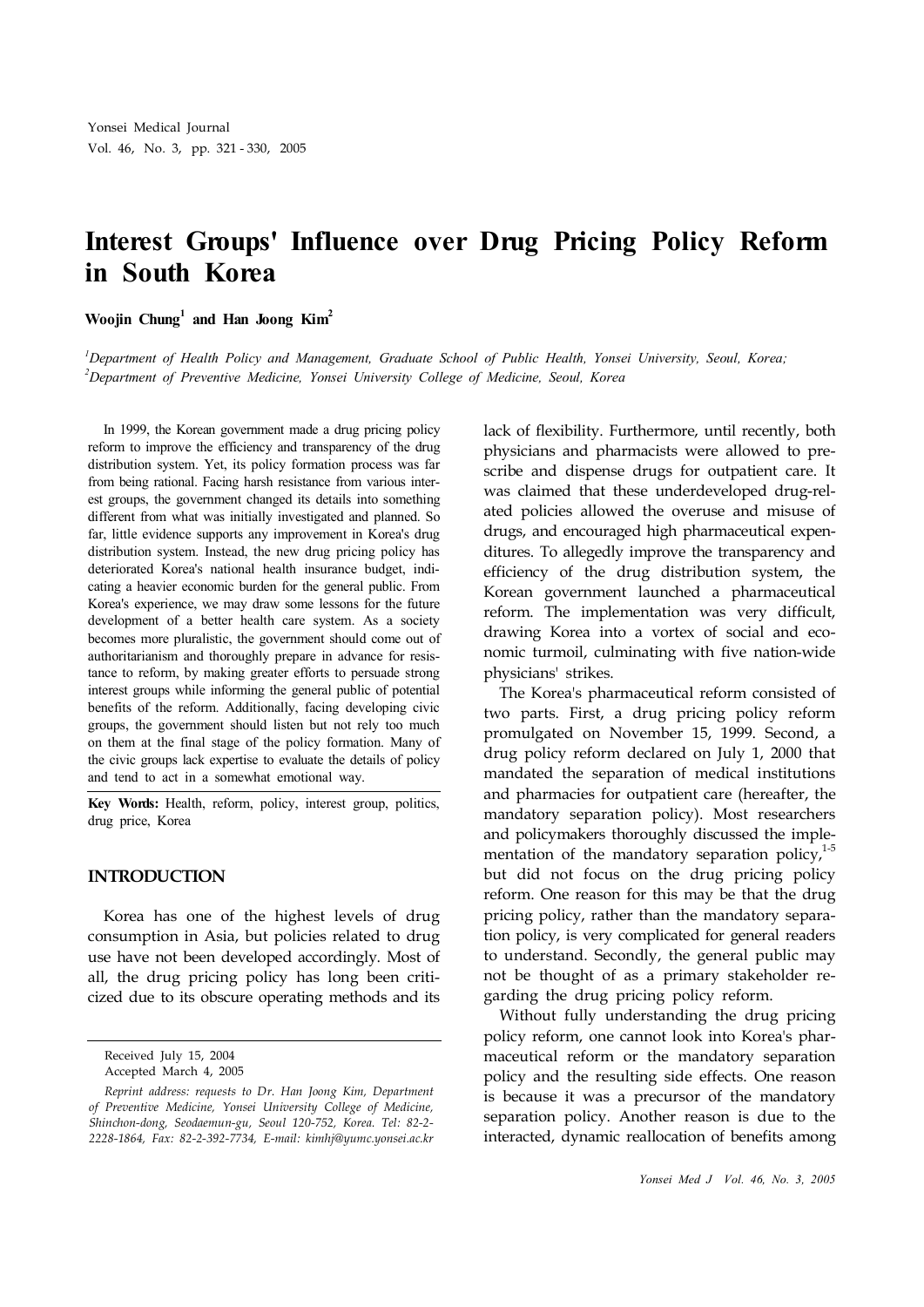various interest groups such as, physicians, civic groups, and multinational and domestic drug companies, and not from the headstrong pursuit of post-pharmaceutical reform benefits to physicians. Therefore, this paper will deal with the drug pricing policy reform, with particular emphasis on the role of interest groups.

In the health domain, some interest groups have been extraordinarily powerful and influential participants in the political process. They are often very effective as either defenders or opponents of health policy reforms. Deeply involved in the policy formation process, they pressure the government to change reform details for their own benefit.<sup>6-8</sup> The case of Korea's drug pricing policy reform was no exception. Various interest groups were involved in agenda-setting and policy formation. As a result, the finalized details of the reform were far from the government's initial proposals, making it difficult to achieve the policy objective of improving the transparency and efficiency of Korea's drug distribution system.

This paper will investigate how the initial proposals of Korea's drug pricing policy reform were changed by various interest groups and what the policy reform has really accomplished. First, we review Korea's traditional drug pricing policy and its structural deficiencies. Second, we examine the drug pricing policy reform process and details, with the main focus on the role of various interest groups. The role of civic groups who appear to have few economic motives but still work for political interest will be addressed. Finally, we review the impact of the reform on Korean society and the health care sector.

# **TRADITIONAL DRUG PRICING POLICY IN KOREA**

#### **Basic contents**

The Korean government has strictly regulated the prices of reimbursable drugs since the public insurance system was first introduced in 1977. The main method used to "fix" the drug price was the "officially notified price (ONP) method", whose regulation was under the supervision of a drug pricing commission for the national health insurance system. Specifically, when a new drug was first registered, its ONP was determined by adding a fixed wholesale margin and value-added tax to the ex-factory price reported by the manufacturing company. Once a drug was officially registered, its price acted as a base for the ONP of other drugs having identical constituents. The ONP of a new drug, whose weight was different from the registered ones, was determined by comparing its weight with that of previously registered and structurally similar drugs.

The ONP of a "new, innovative drug" was subject to more stringent price controls than that of domestic, generic drugs. Its price was set to the lowest value as determined from the following three methods: (1) a composite price of the ONPs of similar constituents or of products having similar efficacy,  $\oslash$  the average ex-factory price prevailing in the advanced seven (A-7) countries plus a wholesale margin and a value-added tax, and  $(3)$  if the drug had previously been imported, the combined value of cargo, insurance, freight, and a value-added tax, multiplied by  $2.1$ <sup>9</sup> As a result, the drug prices of the multinationals' innovative products in Korea were lower than in their mother countries.

#### **Major problems**

The traditional drug pricing policy has long suffered harsh criticism due to its structural deficiencies. First, the reimbursed prices were too rigid, often failing to reflect true economic conditions. The government investigated actual transactions and lowered the prices if the drugs were sold at larger discounts than at the governmentfixed allowable level. However, their inspections were narrowly based, restricted to several intentionally or arbitrarily chosen drugs. Second, underground pharmaceutical drug transactions were encouraged under the ONP scheme. Drug companies sought to sell products at the highest price possible, while health service providers attempted to lower prices, because the drug margin (the difference between the ONP and the actual transaction price (ATP)), was their own profit. To prevent the government from lowering reimbursed prices, drug companies often requested buyers to issue false transaction reports, stating that they had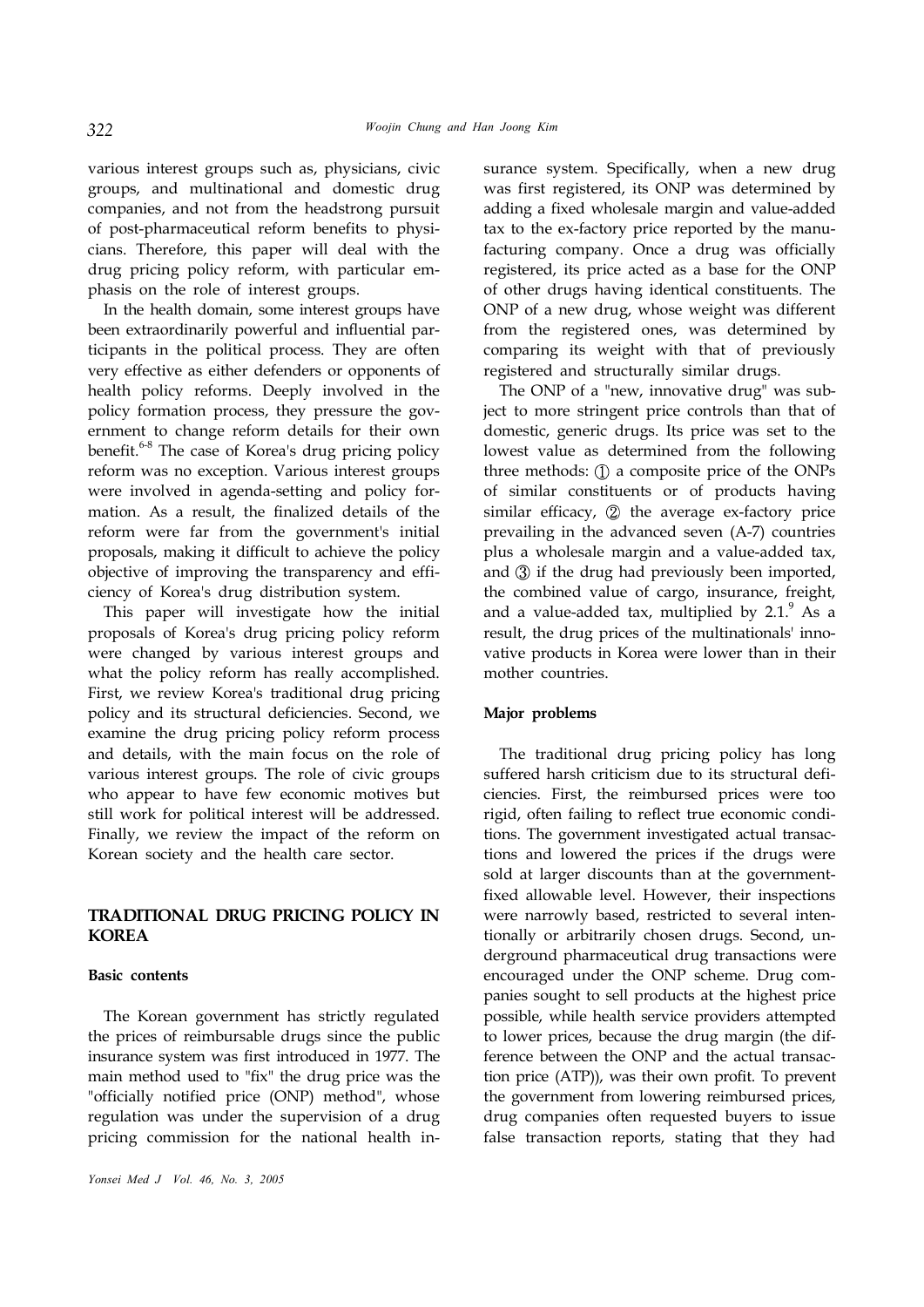bought drugs within the government-fixed allowable level. In return, drug companies gave buyers under-the-table benefits, such as unofficial rebates, kickbacks, or even payment for trips abroad. Third, initial reimbursement prices were often incorrectly estimated, as the ONP was determined by simply adding a wholesale margin and a value-added tax to the ex-factory cost, without taking into account the effects of scale and variation in the production process. Finally, the ONP system left room for the over-prescription of drugs in order to provide higher profits to clinics, hospitals and pharmacies. Indeed, with the ONPs being far higher than the actual purchase prices, physicians and/or pharmacists were reimbursed more than they paid, guaranteeing greater profits if more drugs were distributed to patients.<sup>10</sup>

# **IMPLICIT AGREEMENT BETWEEN THE GOVERNMENT AND PHYSICIANS**

Despite its weakness, the traditional drug pricing policy endured in the Korean health system for more than 20 years. Given that details of the drug pricing policy were too complicated for the public to understand, the government acted to utilize the obscure and inefficient nature of the traditional drug pricing policy in order to compensate physicians for the losses they incurred under Korea's national health insurance system.

Specifically, when Korea extended public health insurance to the national level in 1989, the government fixed physician's fees at levels far below the supply costs to reduce the cost to the patients. According to a study of a resource-based relative value system in Korea, the weighted average fee for medical care covered by the national health insurance system was only about 65 percent of the supply costs for that care in  $1997$ .<sup>11</sup> For instance, the physician's fee for a normal spontaneous vaginal delivery regulated by the national health insurance system was set at about US\$ 33 (equivalently, 39,670 Korean Won) in 1998.<sup>12</sup> Although there was no contract regarding fees and benefits between the government and medical institutions, even private medical institutions, contributing about 90% of health services, had to provide medical services at the regulated fees as the

Korean government forced all medical institutions to join the national health insurance system. Given the lack of public medical institutions, the government thought that the national insurance system could not be maintained without government control of private medical institutions. The physicians continued to request an increase in fees as well as a contract-based participation in the national health insurance system. The government was reluctant to accept their requests, as they ran counter to public consensus that physicians were already relatively wealthy and the public disbelief that physicians were losing money.

Instead, the government implicitly compensated for the physicians' losses by utilizing the vagueness of the traditional drug pricing policy. The government implicitly allowed physicians to make profits from the drug margins, thereby actually subsidizing physicians with drug profits rather than with physicians' fees. Because the drug pricing mechanism was complicated and technically difficult for the general public to understand, this kind of cross-subsidization worked well in soothing the physicians' concern, while blinding the general public to the truth. This seemingly stable, but actually fragile equilibrium between the government and physicians had lasted for a long time when a political change called for drastic drug policy reform in  $1998$ .<sup>13</sup> In the meantime, domestic drug companies remained somewhat passive between the government and physicians. The fragile political equilibrium under the traditional drug pricing policy is shown in Fig. 1.



**Fig. 1.** The political equilibrium under the traditional drug pricing policy.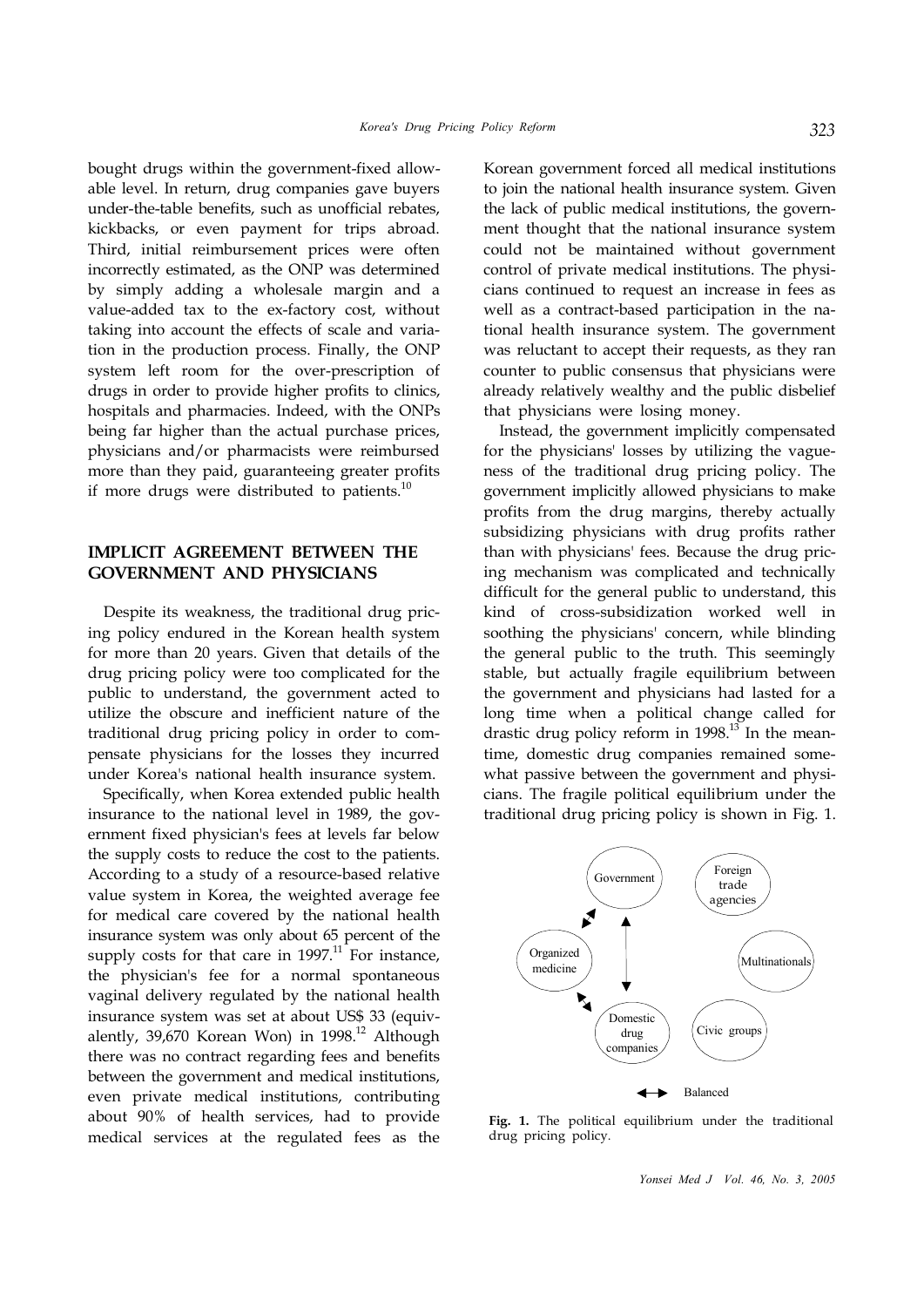#### **REFORM PRESSURE BY CIVIC GROUPS**

The government of ex-President Kim Dae-Jung, who came to power in February 1998, the first so-called post-authoritarian regime in Korea, was supported by progressive members of the labor unions, the academia, and civic groups wanting reforms in various areas. However, Kim's ruling party was still in the minority in the Korean National Assembly and it was difficult to pursue the reforms demanded by his supporters. Accordingly, Kim's administration relied on civic groups to influence public consensus directly, rather than through the National Assembly. Partly being interpreted as a populist approach, Kim's dependence on civic groups suffered criticism while forcing many civic groups to carry a political agenda. Many civic groups were newly created during Kim's regime to gain his support.<sup>14,15</sup>

Kim used a similar tactic in the pharmaceutical reform. Interestingly, what the government initially targeted was not the drug pricing policy but the separation of prescription and dispensing of drugs for outpatient care. This separation had long been scheduled for launch on July 1, 1999, as specified in the Korean Pharmaceutical Law. Nevertheless, it was not an easy task because each related interest group, such as the Korea Medical Association, Korea Pharmaceutical Association and Korea Hospital Association, was ready to strike against the government if the details of the policy were not favorable to their own interests. Worse yet, the public had no idea what the policy meant, why it was needed, or how much it would cost.

Accordingly, Kim's government decided to rely on the activities of civic groups again, this time to highlight the problems of the traditional drug pricing policy in order to raise the public's interest in the reform. Notably, the civic groups with leading members in the health care reform committee of the ruling party, disclosed that physicians were enjoying huge profits resulting from the drug margins, while simultaneously incurring excessive costs of up to about 13% of medical treatment expenses, US\$ 1.06 billion (equivalently, 1.28 trillion Korean Won), through the national health insurance system. It was asserted that the current drug pricing policy tempted physicians to over-prescribe drugs for their own profit.<sup>16</sup>

This disclosure attracted a great deal of attention from the media and general public. Shortly afterwards, physicians were severely criticized as having long enjoyed huge, under-the-table profits from the drug margins, excessive prescriptions and tax evasion at the expense of their patients' health and financial well-being.<sup>17</sup> A debate arose for the elimination of the drug margins, and a substantial number of civic groups organized a united civic front and staged angry demonstrations and rallies calling for a radical pharmaceutical reform to eliminate the drug margins. $^{18}$ 

## **INITIAL REFORM PROPOSAL**

The detailed tasks for the drug pricing policy reform included (1) the selection of a method for determining the launch price of a new, innovative drug, and  $(2)$  the development of a formula for determining prices of all reimbursed drugs after their launch. In the beginning, the government planned to adopt the "purchasing power parity" (PPP) method for pricing new, innovative drugs, and the "aggregate ATP" (AATP) method for pricing all reimbursable drugs after their launch.

The PPP method, recommended by the government-funded Korea Institute for Health and Social Affairs, is a conversion method whereby the reimbursement is based on  $(1)$  the innovativeness and cost-effectiveness of a drug,  $(2)$  its price in other countries, and  $\ddot{3}$  the purchasing power of Korean consumers. 19 The PPP method has some illogic; for example, irrespective of the same benefit, the method must impose a higher price on a relatively higher income society. Nevertheless, the method was thought of as a new approach which could take into account the ability-to-pay, in order to determine the price of the new, innovative drugs.

Meanwhile, the AATP method was designed to increase the economic incentives for physicians to buy drugs as cheaply as possible, while decreasing the drug margins gradually. The AATP method was first proposed by the Health Care Reform Committee, an advisory group for the Korean Prime Minister,<sup>20</sup> and details were supplemented by the Korea Institute for Health and Social Affairs and the government-funded Health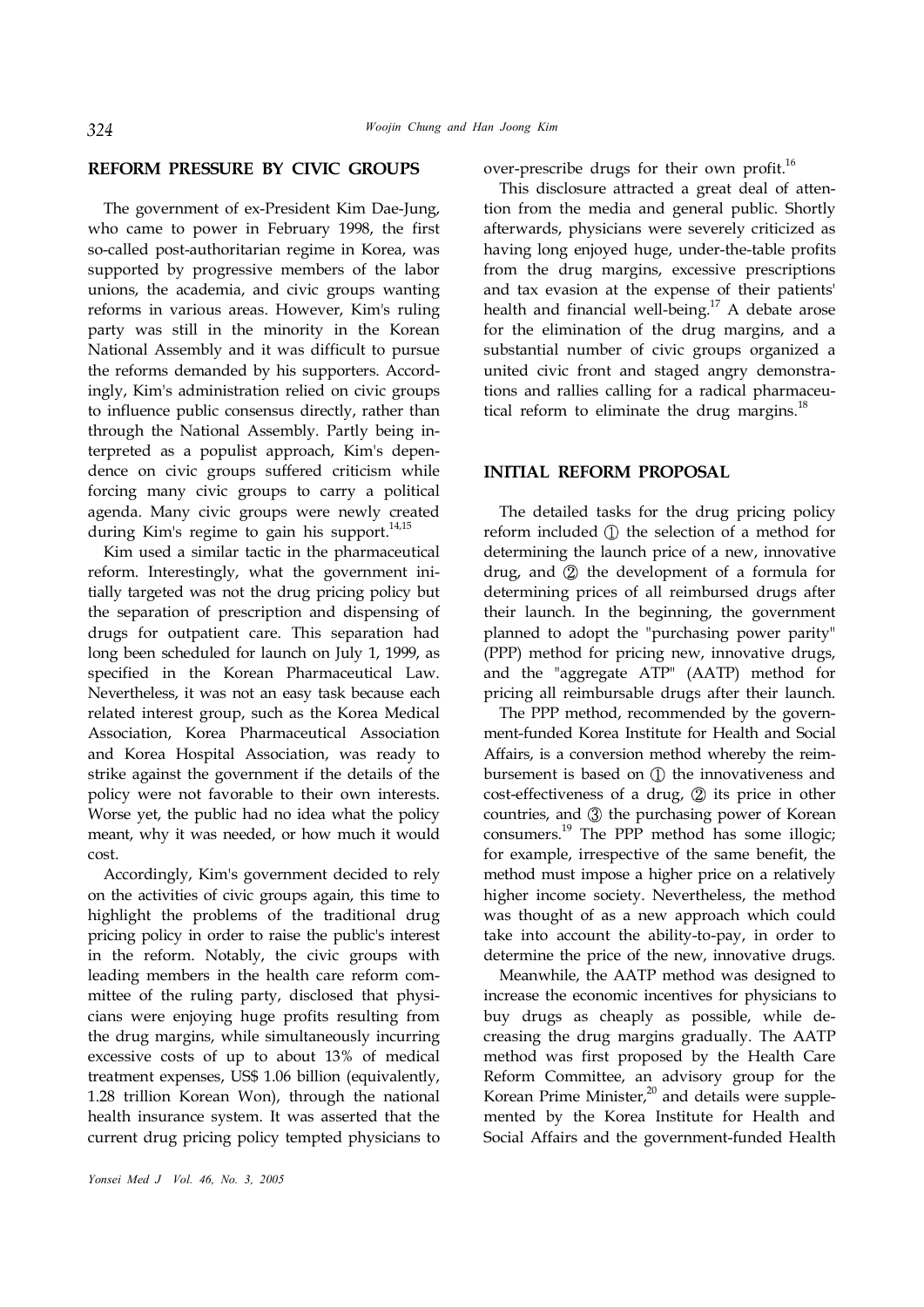Insurance Review Agency.<sup>21</sup> Some of the shortcomings of the AATP method were that certain drug price differentials would remain even under the new method, and that it was necessary to have most of the drug distributors report their transaction prices to the government for calculating the AATP. The government had openly stated for more than two years that it would adopt the AATP method, shaping specific details through public discussions and research done by various public institutions. The Korean government was not able to implement its plan because of the pressure exerted by domestic and multinational drug companies.

# **PROPOSAL MODIFICATION BY DRUG COMPANIES**

As discussed earlier in this paper, the traditional drug pricing policy worked against multinational drug companies' interests. Under the traditional drug pricing policy, there was almost no room for the multinationals to be able to raise their drug prices to the levels they wanted. The only possibility to increase their revenue was to expand their sales in the Korean health sectors. Accordingly, the multinational manufacturers of new, innovative drugs, along with their mother countries' trade agencies, have long searched for an opportunity to influence Korea's drug pricing policy. One example was to abolish the traditional pricing method and to raise the reimbursed prices of internationally innovative drugs to the same price levels operating in developed countries. Demanding that the national health insurance system increase the extensive use of their drugs, they often criticized Korea's traditional drug pricing method as a highly discriminative and effective import barrier.

Yet, such requests from multinationals went ignored for a long time until Korea started moving more aggressively toward globalization, one of the conditions of the International Monetary Fund's rescue package following the 1997's currency crisis. In the background of Korea's move to open its markets in various areas, the multinationals took an important step in developing a more effective channel of communication with the

government by establishing the Korea Researchbased Pharmaceutical Industry Association (KRPIA) in March 1999. Previously, their main avenue to influence the Korean government was the Korea Pharmaceutical Manufacturers Association, but this organization consisted mainly of domestic drug companies who were seeking to limit the multinationals' market share in the Korean market. The KRPIA employed, as a policy adviser and executive vice president, an ex-senior official of the Korea Ministry of Health and Welfare and the Heath Insurance Review Agency. It rapidly grew to become a major lobby group, supported by foreign public and private interest groups. To mold the Korean drug pricing policy reform to fit their own interests, the KRPIA and their supporters visited the Korean government and frequently requested meetings for negotiation. 22

Their efforts were not in vain. To select a method to determine the launch price of new, innovative drugs, in August 1999, the "captured" Korean government organized an eight-member task force consisting mainly of drug suppliers: five members were from multinational and domestic drug companies, while one was from each of the Health Insurance Review Agency, the Korea Institute for Health and Social Affairs, and the government-funded Korea Consumer Protection Board.<sup>13</sup> After approximately three months, the so-called A-7 pricing method was adopted by a majority vote (six to two), $^{23}$  and replaced the long-discussed PPP method. It is worth noting that the A-7 pricing method was initially proposed by the KRPIA. According to this method, the reimbursement price for a new, innovative drug is determined by the average ex-factory price of the product in the advanced seven (A-7) countries, plus a wholesale margin and a value-added tax. This method raised the launch price of a new, innovative drug in Korea to a level higher than or equal to that of at least one of the A-7 countries. Indeed, the A-7 pricing method was implemented on July 1, 2000, with all previous discussion and support for the PPP method ignored and without any public hearing.

Meanwhile, domestic drug companies played an important role in the government choice of reimbursable drugs as opposed to the long-dis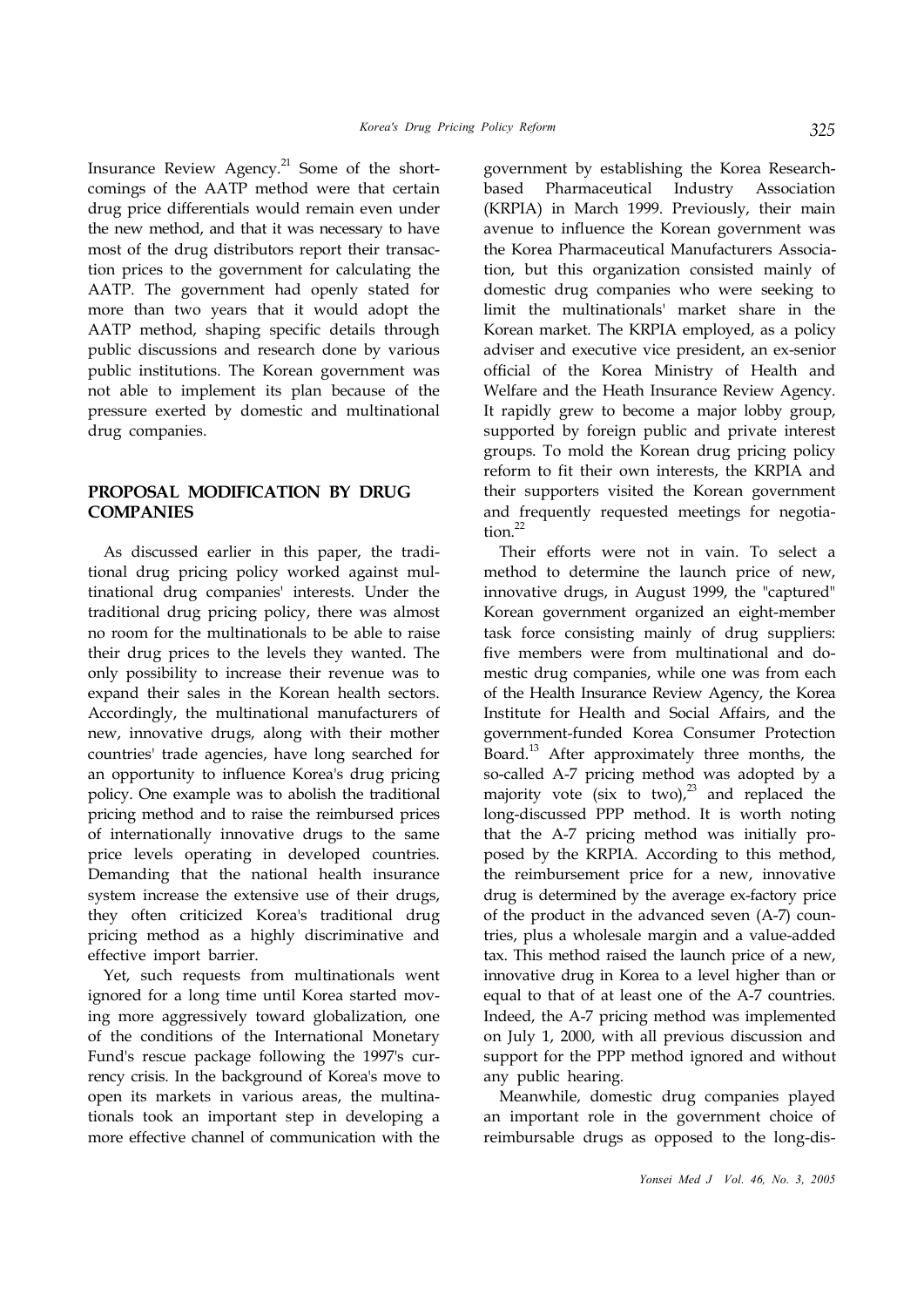cussed AATP method. In an internal and covert meeting, the government surprisingly adopted the "individual ATP" (IATP) method, instead of the AATP method, as the main formula for pricing all reimbursable drugs after their launch. The IATP method was mainly supported by drug companies and their lobby groups, the Korea Pharmaceutical Manufacturers Association and the KRPIA, and was duly implemented on November 15, 1999 without any further public discussion.<sup>24</sup>

According to the IATP method, the drug reimbursement price is determined by the "individual" ATPs employed between buyers and sellers, but cannot be higher than a ceiling price fixed by the government; the ceiling price itself is determined as the average of the ATPs of the drug in the previous period. Contrary to the AATP, the IATP method discourages any economic incentives for physicians to acquire drugs at cheaper prices, whereas drug companies and wholesalers seek to sell drugs at the highest possible prices, namely, the ceiling prices. Therefore, almost no possibility exists for a drug price to drop below its launch price, initially determined as its ceiling price. Because the drug price tends to stay at its launch price, drug companies strive to set the launch prices as high as possible. Despite this inherent weakness in the method, drug companies and their lobby groups were successful in convincing the government and civic groups that the IATP method could eliminate the problem of the drug margins, as physicians were reimbursed for what



**Fig. 2.** The political dynamics which triggered the drug pricing policy reform.

*Yonsei Med J Vol. 46, No. 3, 2005*

they had paid for the product, creating more honest and transparent pharmaceutical drug transactions. Meanwhile, domestic drug companies remained somewhat passive between the government and physicians. Fig. 2 summarizes the political dynamics which triggered the drug pricing policy reform.

# **DISCUSSION: IMPACT OF THE REFORM**

Who was the major winner or loser of the new drug pricing policy? Based on the available data and anecdotal evidence, we will discuss the impact of the reform on physicians, drug companies and the national health insurance, including consumers.

#### **Physicians**

The discussion of the new drug pricing policy was primarily led by the drug companies, civic groups and the government, with the physicians being largely isolated. Accordingly, physicians' interests were completely ignored in the policy. Indeed, the new drug pricing method, which officially eliminates the drug margins, removed the opportunity for physicians to have their losses subsidized. On top of this, the government planned to implement a radical type of mandatory separation reform, that is, a separation of medical institutions and pharmacies for outpatient care, as opposed to a separation of the prescription and dispensing of drugs for outpatient care. All health care institutions were legally restricted from employing pharmacists for outpatients and from locating pharmacies within their buildings or business perimeters. This implied that most health care institutions would have to incur sustainable financial losses unless physicians' medical service fees were raised.

In February 2000, just after the drug pricing policy reform and the passage of the mandatory separation reform in the Korea's National Assembly, physicians began opposition to the government on a large scale, with about 40,000 physicians demonstrating against the government. Subsequently, physicians again went on strike in the periods April 4-6, June 20-26, August 11-17,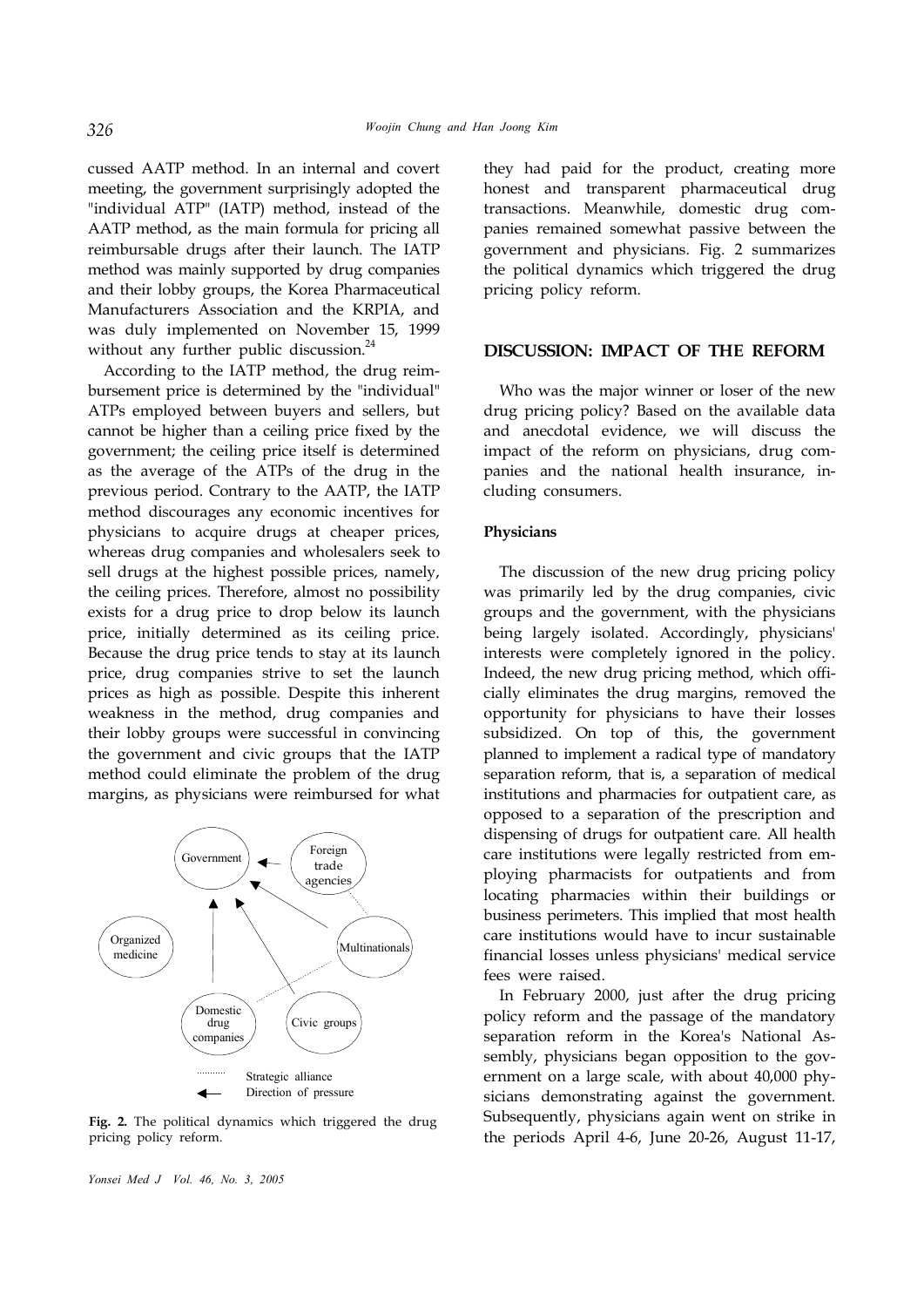and October 6-10, 2000. During the second strike, more than 90% of clinics participated. Even the interns and residents who provide a considerable proportion of the medical services at teaching hospitals went on strike for more than four months. The entire health care system of Korea was severely disrupted for about 10 months, which drew Korea into a vortex of social and political turmoil. Pressured by complaints from the general public and the physicians' anger, the government modified the reform details to exclude injectable drugs from the mandatory separation and raised the physicians' fees five times, to a total increase of  $44\%$  of the pre-reform level.<sup>25</sup> The fee raise may be interpreted as a process of compensation for the asserted low level of physicians' fees.

#### **Drug companies**

Inasmuch as drug companies were deeply involved in the drug pricing policy reform, they benefited greatly from the new policy, particularly the multinational producers of new, innovative drugs. The A-7 pricing method allowed the multinationals to raise the prices of their new, innovative drugs to the average prices of the A-7 countries, allowing drug prices to be higher than those in some A-7 countries, whose per capital GDP is more than twice that of Korea. A study by the Korea Institute for Health and Social Affairs calculated the PPP-converted, weighted average price of new, innovative drugs. Notwithstanding its lack of methodological perfection, the study estimated the price index for new, innovative drugs in Korea as 145.6, compared to 100 in France, and being much higher than that of the UK and Japan (Table 1). $^{26}$ 

In addition, the mandatory separation reform, which was implemented in July 2000, worked in favor of the multinationals by boosting the utilization of the new, innovative drugs that they



Fig. 3. Drug import and export in Korea, 1996-2000.<sup>27</sup>

produced. The market share of the multinationals increased sharply, doubling in only one year to 22.7% in 2000, from 9.6% in 1999. Consequently, drug imports rose an impressive 58.3%, to US \$1,554 million in 2000, up from US \$982 million in 1999 (Fig. 3). 27-29

#### **National health insurance and consumers**

The new drug policy appears to have worked against the national health insurance budget in several ways.

First, the new drug pricing policy eliminated any economic incentives to report ATPs in the drug distribution process, thus sharply increasing government reimbursement prices. Indeed, the introduction of the IATP method eventually pushed the ATPs up to the ceiling prices, a situation which is reflected in the official data, which reported the average ATP of all reimbursable drugs to be as high as 99.2% of the average ceiling price. 30

Second, the rising utilization of new, innovative drugs deteriorated the financial condition of the national health insurance budget. Patients, who are now able to compare prescriptions dispensed at various health care sources after the mandatory separation, often ask their physicians to replace generic drugs with new, high grade, innovative

Table 1. Average Prices for New, Innovative Drugs in 2000<sup>1</sup>

| -<br>rance: | T T<br>৴∸                            | ັກan          | $\sim$ $\sim$<br>orea | ıtalv           |                    | ınv              | TC <sup></sup> |
|-------------|--------------------------------------|---------------|-----------------------|-----------------|--------------------|------------------|----------------|
| 100.0       | $\rightarrow$ $\rightarrow$<br>_____ | $\sim$<br>___ | $\epsilon$<br>__      | 46<br>$\ddotsc$ | ำเ<br>$\cdot$ JU.u | $\cap$<br>$\sim$ | 306            |

<sup>1</sup>The number represents the price indices of each country converted by purchasing power parity, assuming that the price in France is  $100^{26}$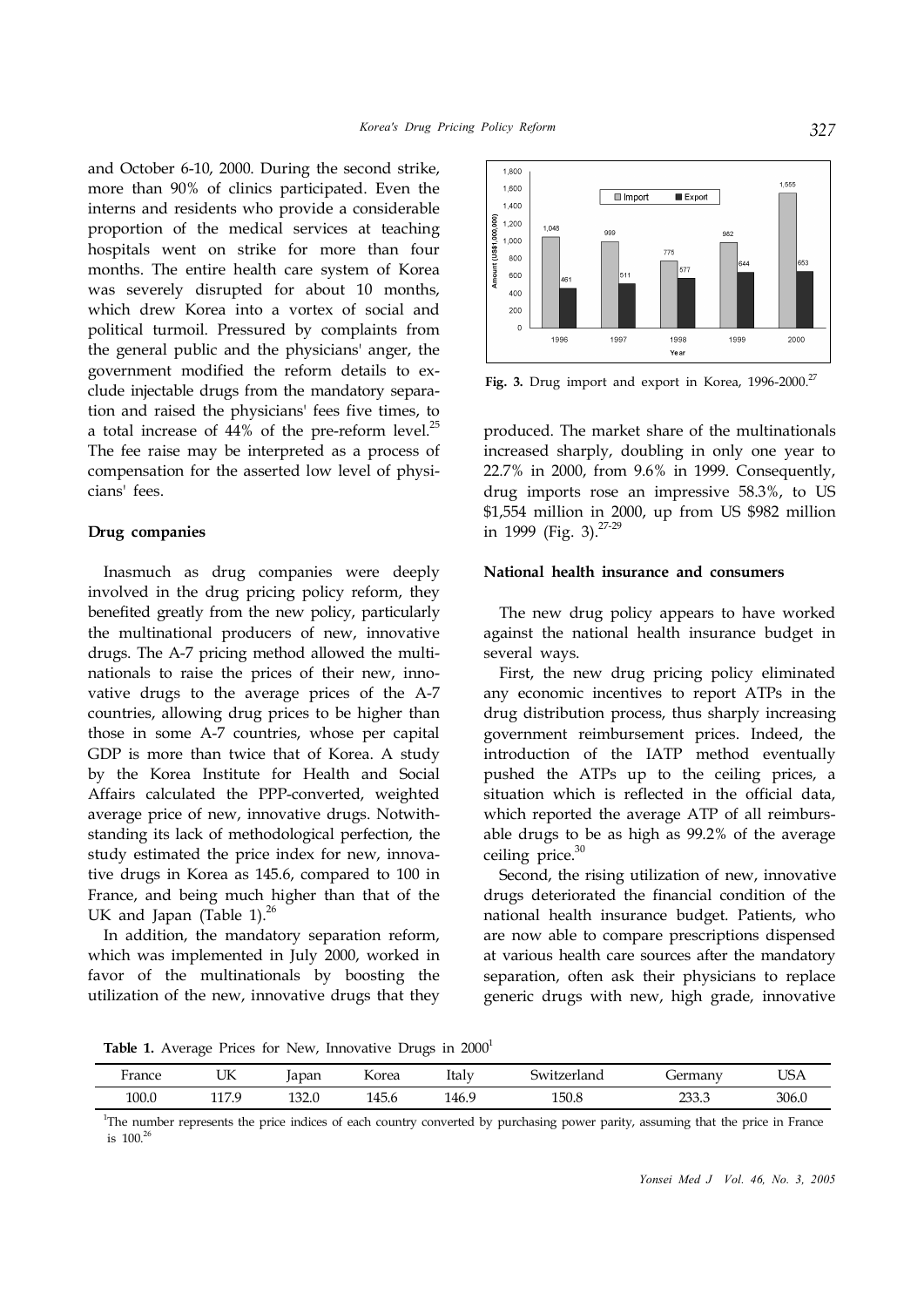

**Fig. 4.** Changes in drug spending per insurance claim for outpatient care in Korea's national health insurance, 1996-2001. 31

drugs which are used at tertiary care institutions. Physicians no longer have any incentive to prescribe cheaper drugs to patients. Accordingly, drug spending per insurance claim for outpatient care soared sharply, rising 127.3% in 2000 and  $80.2\%$  in 2001 (Fig. 4). $^{31}$ 

Third, the increase in average physician service fee hurt the national health insurance budget. Overall, with the pharmaceutical reform firmly in place in 2001, reimbursement by the national health insurance system surged by 32.2% in just one year.<sup>32</sup> This resulted in a huge, unprecedented deficit in the national health insurance budget, raising concerns that the system might face a serious budget crisis in the near future (Table 2).<sup>33</sup>

All of these costs could be acceptable as long as the drug pricing policy reform achieves its main policy goal of improving the transparency and efficiency of the drug distribution system. Unfortunately, there is little evidence that the new pricing policy has achieved its objectives. It was discovered that drug producers illegally kept wholesalers from offering cheaper prices to buyers, thereby maintaining the ATPs at their ceiling levels. In addition, while the drug companies supplied wholesalers with drugs at discounts ranging from 5-85% off the ceiling prices, wholesalers allegedly reported false transaction documents purporting that they still sold the drugs at ceiling prices to medical institutions and pharmacists. 26 The forging of documents was, and still remains, common for drug transactions in Korea.<sup>34</sup>

# **SUMMARY AND CONCLUSIONS**

The main objective of the Korean drug pricing reform in 1999 was to improve the efficiency and transparency of the drug distribution system. Motivated by long-standing criticism about its traditional drug policies, the reform itself was a move in the right direction. Yet, its policy formation process was far from being rational. Facing various interest groups involved in the reform process, the Korean government changed its details into something different from what was initially investigated and planned. For example, the selection of the IATP method instead of the AATP method eliminated the economic incentives for physicians to buy drugs at cheaper prices. This was very unusual for countries that operate national health insurance systems and naturally strive to minimize the fiscal costs of reimbursement. Moreover, adoption of the A-7 pricing method, based on the average drug prices in the advanced seven countries, ignored country-specific factors such as the potential demand, income level, or purchasing power of the country. In most countries, the pricing of new, innovative drugs goes though a case-by-case negotiation process between drug companies and private or public insurers, along with a detailed analysis of the cost-effectiveness of the drugs.<sup>35,36</sup>

So far, the reform outcome leaves much to be desired. Little evidence has supported any im-

| <b>TWEE</b> = Changes in the risted s'indicated ricature modified bauges 1997 2001 | $P_{\text{H}}$ |                 |                   |              |                   |
|------------------------------------------------------------------------------------|----------------|-----------------|-------------------|--------------|-------------------|
|                                                                                    | 1997           | 1998            | 1999              | 2000         | 2001              |
| Expenditure                                                                        | 7.795          | 8,788           | 9,610             | 10,674       | 14,108            |
| (Increase rate, %)                                                                 | (20.6)         | (12.7)          | (9.4)             | (11.1)       | (32.2)            |
| Revenue                                                                            | 7.554          | 8,230           | 8,892             | 9,757        | 11,789            |
| Current balance                                                                    | $\wedge 241$   | $\triangle 558$ | $\vartriangle718$ | $\wedge$ 917 | $\triangle$ 2,319 |

Table 2. Changes in the Korea's National Health Insurance Budget, 1997-2001<sup>31</sup> Billion Korean Won

*Yonsei Med J Vol. 46, No. 3, 2005*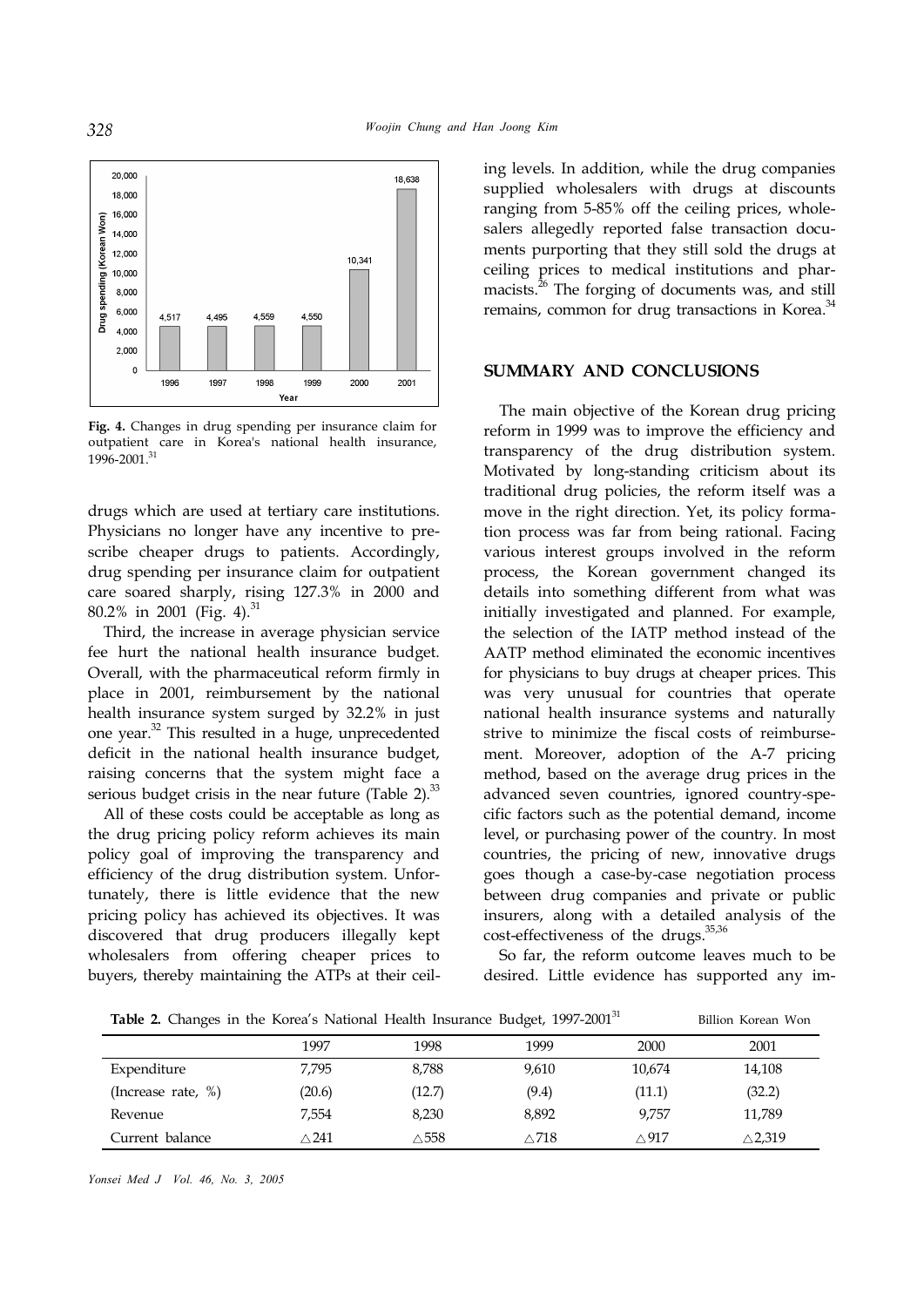provement in the efficiency and transparency of Korea's drug distribution system. The prevailing drug pricing policy reform with differences between reported and actual prices still exists. Meanwhile, the new drug pricing policy has deteriorated Korea's national health insurance budget, indicating a heavier economic burden for the general public.

From Korea's experience of the drug pricing policy reform, we may draw policy lessons for the future development of a better health care system.

As a society gets more pluralistic, the government should come out of authoritarianism and prepare thoroughly for resistance to reform in advance, by making greater efforts to persuade interest groups while informing the general public of the potential benefits of the reform. In Korea, the government did not develop any mid-term strategies for reform, and instead changed policy details whenever it faced harsh resistance from various interest groups. Additionally, the government should listen to civic groups but not rely extensively on them at the final stage of the policy formation. In Korea, amidst a lack of political support, the government mobilized civic groups to influence public opinion. However, many of the civic groups were not familiar with the details of the drug pricing policy and lacked expertise to evaluate the policy implications of the various interest groups' demands. To make matters worse, they acted somewhat emotionally. In order to eliminate the physicians' profits from the traditional drug pricing method, the civic groups blamed physicians as a selfish and rich group, yet they failed to consider the loss of the traditionally low service fees.

## **REFERENCES**

- 1. Ahmad K. Korean doctors end crippling strike. Lancet 2000;356:54.
- 2. Lee CC, Crupi RS, Kim GW, Min YG. A challenge for reform in South Korea. Yonsei Med J 2001;42:152-3.
- 3. Watt J. Doctors' first strike in Republic of Korea likely to end. Bull World Health Organ 2000;78:1478.
- 4. Kwon S. Pharmaceutical reform and physician strike in Korea: separation of drug prescribing and dispensing. Soc Sci Med 2003;57:529-38.
- 5. Kim HJ, Chung W, Lee SG. Lessons from Korea's

pharmaceutical policy reform: the separation of medical institutions and pharmacies for outpatient care. Health Policy 2004;68:267-75.

- 6. Beaufort BL. Health policymaking in the United States. 2nd ed. Chicago, Illinois: Health Administration Press; 1998.
- 7. Rodwin MA, Okamoto A. Physicians' conflicts of interest in Japan and the United States: Lessons for the United States. J Health Polit Policy Law 2000;25:343-75.
- 8. Morone JA, Kilbreth EH. Power to the people? Restoring citizen participation. J Health Polit Policy Law 2003;28:271-88.
- 9. Korea Pharmaceutical Manufacturers Association. Policy measures for pharmaceutical industry in the 21st century. Seoul, Korea: Korea Pharmaceutical Manufacturers Association. Unpublished document, 1997.
- 10. Korea Ministry of Health and Welfare. Report on policy measures for improving drug reimbursement pricing policy. Seoul, Korea: Korea Ministry of Health and Welfare. Unpublished document, 1999.
- 11. Research Institute for Health Policy and Management. Developing the resource-based relative value system in Korea. Seoul, Korea: Yonsei University, 1997.
- 12. Korea Ministry of Health and Welfare. Fee schedules for medical insurance. Seoul, Korea: Korea Ministry of Health and Welfare, 1998.
- 13. Chung W. The political economy of health policy decision-making: Korea's drug pricing policy reform. Korean Policy Studies Review 2002;11:99-134.
- 14. Cho HY. Democratic transition and changes in Korean NGOs. Paper presented at the 1999 Seoul International Conference of NGOs. Seoul, Korea: CONGO, NGO/ DPI of UN and GCS, 12 October 1999.
- 15. Weekly Hankook. NGOs movement without citizens. Available at: http://www.hankooki.com/whan/2000 10/w200010312255446151282.htm. Accessed on 12 September 2002, 2000.
- 16. People's Solidarity for Participatory Democracy of Korea. Survey report of drug transactions. Seoul, Korea: People's Solidarity for Participatory Democracy of Korea. Unpublished document, 1998.
- 17. Cho BH. Separation of prescription and dispensing, and social conflicts. Paper presented at the 2000 Fall Annual Meeting of The Korean Society of Health Policy and Administration, Seoul, Korea, 8-9 December 2000.
- 18. Ahn BC. The political character and feature in policy formation process: A case study on separation of prescribing and dispensing drugs. Korean Policy Studies Review 2001;10:23-55.
- 19. Chung W. Proposal for reimbursement pricing for innovative drugs. Seoul, Korea: Korea Institute for Health and Social Welfare. Unpublished document, 1999.
- 20. Health Care Reform Committee. Health care policy agenda for 21st century. Seoul, Korea: Health Care Reform Committee, 1997.
- 21. Chung W, Hwang I, Chae YM, Lim J. Policy recommendations for health insurance drug pricing. Seoul, Korea: Korea Institute for Health and Social Affairs, 1998.